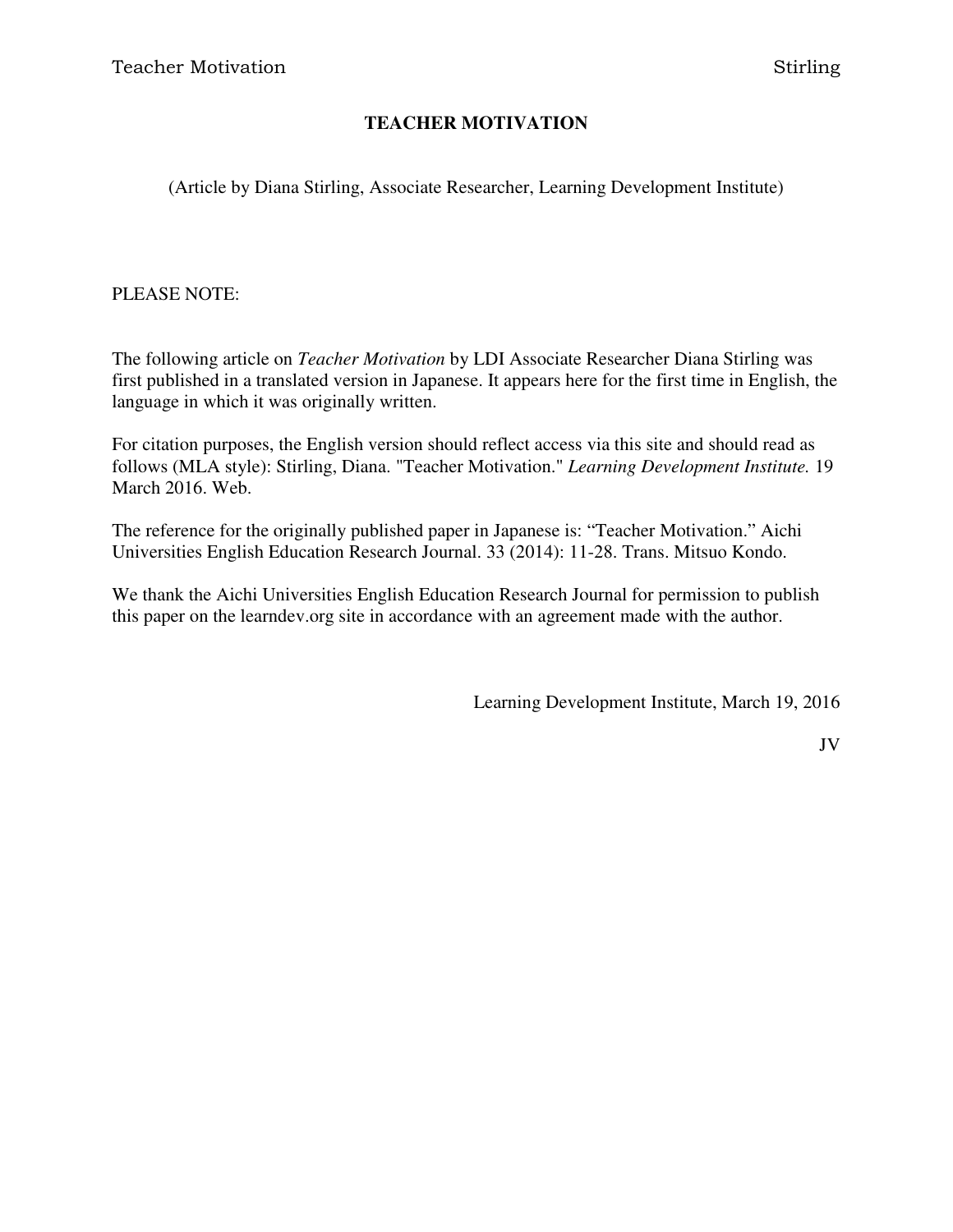# Teacher Motivation

by Diana Stirling

# Introduction

Since the start of mass schooling and with its spread across the world, public education has been repeatedly burdened with the expectation that it can save society. Schools and their teachers have been expected to save children from poverty and destitution; to rebuild nationhood in the aftermath of war; to develop universal literacy as a platform for economic survival; to create skilled workers even when there is little demand for them; to develop tolerance amongst children in nations where adults are divided by religious and ethnic conflict; to cultivate democratic sentiments in societies that bear the scars of totalitarianism; to keep developed nations economically competitive and help developing ones to become so; and, as the United States' Goals 2000 for education proclaimed, the way educators prepare the generations of the future should eliminate drug dependency, end violence in schools and seemingly make restitution for all the sins of the present generation. The Paradoxical Profession

The topic of teacher motivation deserves particular study because the role of the teacher is paramount both in the lives of individual students and in the greater society. As reflected in the quote above, teachers are in a position of high expectations but often work in environments that are not conducive to meeting their basic psychological needs for autonomy, competence, and relatedness. This paper will explore some of the reasons individuals choose to become teachers, theories and research concerning motivation in general, factors affecting motivation in the workplace, the condition of burnout, and how to maintain motivation at work and in one's personal life.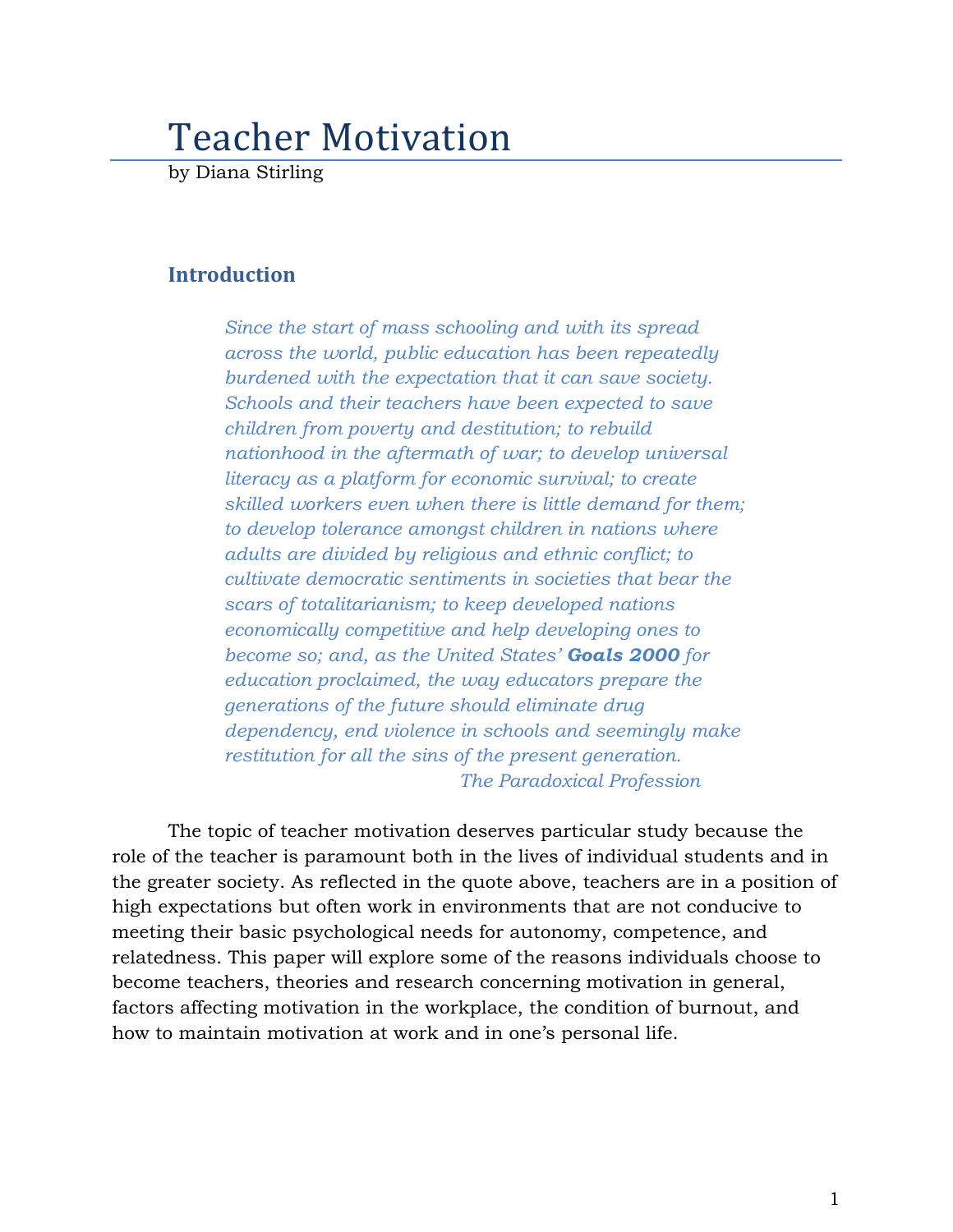# Why Choose Teaching?

As a graduate assistant, I taught for-credit study skills courses individually and in groups. I saw students go from low grades to excelling. One of them got a Hispanic scholarship to medical school. I felt a calling to teach at a community college.<sup>1</sup>

> Maren Wilson Professor, Anthropology/Social Sciences

Research suggests that although teachers enter the profession for a variety of reasons, those reasons tend to be intrinsic and/or altruistic. An Australian study surveyed more than 1,600 students enrolled in teacher training programs to try to identify common themes in the motivation to pursue teaching as a career (Richardson and Watt). The study included participants in both undergraduate and graduate programs, and those enrolled in early childhood, elementary and secondary strands. Interestingly, the "highest rated motivations for choosing teaching included perceived teaching abilities, the intrinsic value of teaching, and the desire to make a social contribution, shape the future, and work with children/adolescents" (44).

In another Australian study, 98 first-year students enrolled in teacher training were surveyed about their reasons for choosing teaching as a career (Sinclair, Dowson & McInerney). "Participants reported strong motivations for teaching related to working with children, worth of teaching, intellectual stimulation, and helping others" (1149). Barmby's survey of 246 teachers in England and Wales also revealed that "altruistic, intrinsic and childrenoriented motivations . . . were identified as more important for entering teaching. This was as opposed to extrinsic reasons such as 'Job security', 'Promotion prospects' and 'Salary' ( (Barmby 253).

Teachers who are already engaged in the teaching profession seem to be similarly motivated. For example, a study of 107 EFL/ESL teachers in Egypt and Hawai'i (USA) "ranked 'Really helping my students to learn English,' [and] 'Having a job in which I can perform to the best of my ability,' . . . among the top five in importance" in value (Kassabgy and Schmidt 217-18). What keeps teachers teaching will be discussed at greater length later in this article.

 $\overline{a}$ 1

Private correspondence.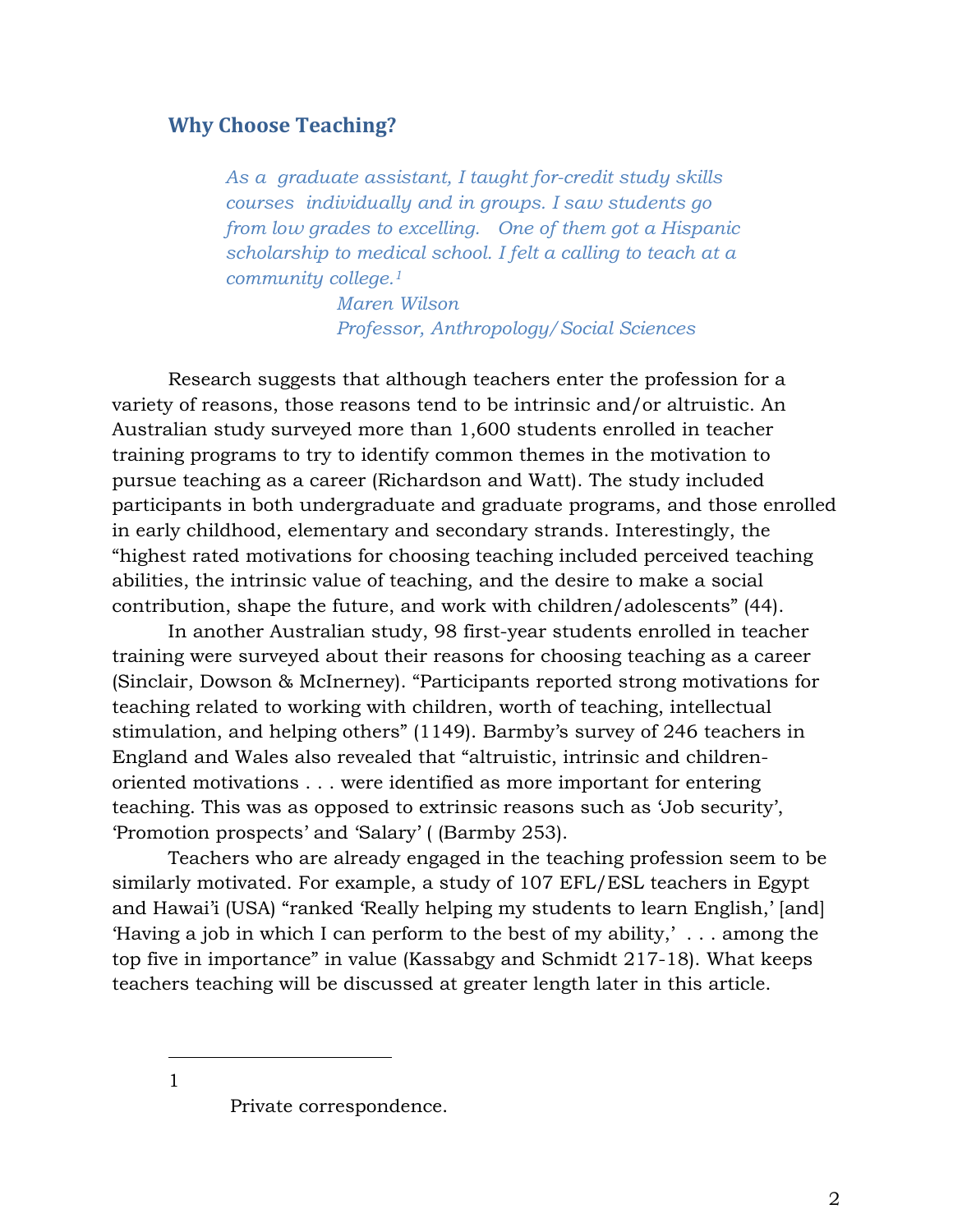Professor Wilson's motivation for becoming a teacher (and remaining in the profession) reflects a common theme, then. The combined elements of helping others and perceived teaching ability, with the resulting effectiveness of instruction, are highly motivating factors for many teachers.

These tend to be intrinsic motivations—the desire to help others, the desire to make a difference in the world, the love of the subject matter—rather than extrinsic. Money and status are not strong motivators to become a teacher in most well-developed educational systems. However, these extrinsic factors can come into play when the realities of teaching become apparent and the intrinsic motivations are not enough to keep some teachers going.

#### Motivation Theory

Much of the research on teacher motivation relies on self-efficacy and expectancy value theory or on self determination theory. Although these constructs have different theoretical backgrounds (Wigfield and Eccles, "Expectancy-Value Theory of Achievement Motivation" 73), they are by no means mutually exclusive, and Wigfield and Eccles have incorporated aspects of self determination theory into their expectancy value studies (The Development of Achievement Task Values: A Theoretical Analysis, 280).

As the name suggests, expectancy value theory is concerned with expectancies for success and values, but also with beliefs about one's abilities (Wigfield, Tonks and Eccles, Expectancy Value Theory In Cross-Cultural Perspective). Bandura's work on self-efficacy serves as an important foundation (Bandura 257-58). Bandura argues that beliefs about one's efficacy influence choices, aspirations, effort, perseverance, and affective responses to stress.

The expectancy value model is complex and much of the research has involved students rather than teachers. The basic tenets relevant to this discussion are that one's ability beliefs influence both expectations and the values attributed to tasks, and that these expectations and values, in turn, influence choice, performance, effort, persistence, and achievement (Wigfield and Eccles, Expectancy-Value Theory of Achievement Motivation). The connection with Bandura's work is clear. But expectancy value theory more deeply explores attainment values and assesses the relationship between values and self-efficacy beliefs. The Richardson and Watt study of education students, as well as their FIT-Choice (Factors Influencing Teaching Choice) instrument were constructed based on the expectancy-value model (31).

The self determination theory of motivation, pioneered by Richard Ryan and Edward Deci and widely researched around the world, posits three motivational states: intrinsic motivation, extrinsic motivation, and amotivation.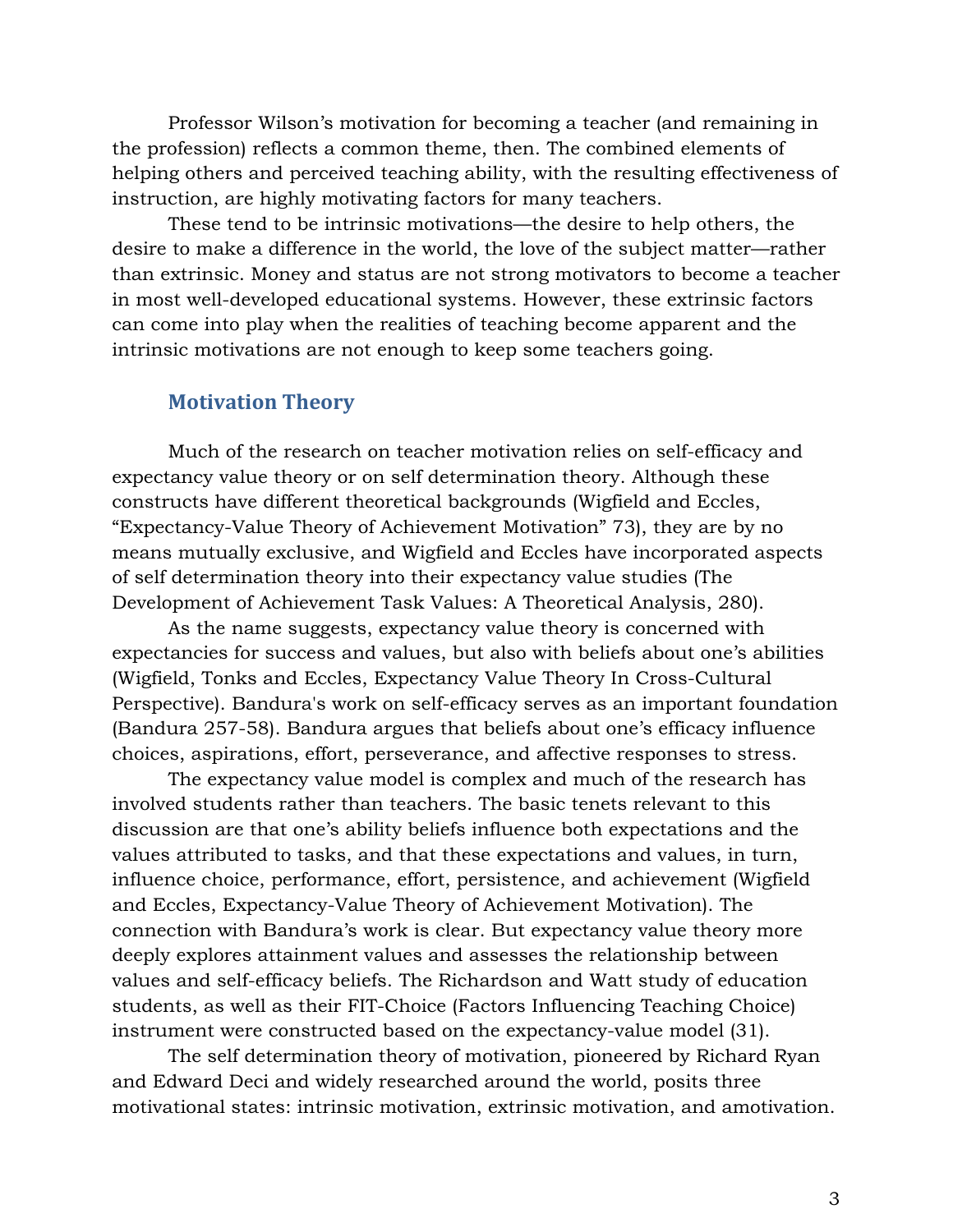Amotivation refers to an unwillingness to engage in a particular task or behavior (Ryan and Deci 61). Intrinsic motivation is inspired by personal interests or deeply held values (Ryan and Deci 56, Deci). In contrast, extrinsic motivation refers to motivation for behavior that is not necessarily interesting or perceived as relevant to one's values, that is, the behavior is related to some particular, separable outcome (Ryan and Deci 60). Thus, the impetus for such behavior typically comes from some external source or sources. Self determination theory further distinguishes between types or degrees of extrinsic motivation (Ryan and Deci 61). This concept is expressed as a continuum, although the motivation process need not necessarily proceed linearly through all of the phases nor even include them all (Ryan and Deci 62- 3). These degrees of extrinsic motivation are labeled external regulation, introjection, identification, and integration.

External regulation is the least autonomous form of external motivation and refers to behaviors performed in response to an external demand or to avoid punishment or receive a reward. This level of motivation reflects a perception of control outside of the individual (Ryan and Deci 62). In the introjected state, actions are performed in order to avoid guilt or anxiety or to preserve self-esteem (Ryan and Deci 62). Introjected motivation is also perceived as having an external locus of control. Identification refers to motivation based on an understanding of the importance or value of a behavior, in spite of its lack of immediate interest. Ryan and Deci offer the example of a student who memorizes spelling lists because he recognizes the importance of spelling in writing when writing is an activity he values (62). The most autonomous form of extrinsic motivation described by the theory is integrated regulation. In this case, the importance of a behavior or task has been fully integrated and incorporated into an individual's values and needs. Integration is very close to intrinsic motivation, but they differ with respect to the fact that integration still refers to behavior for a separable outcome in contrast to behavior for the sake of enjoyment or for its inherent value.

From their research on ways to promote the autonomous regulation of extrinsically motivated behaviors, Ryan and Deci have identified three basic motivational needs. These are autonomy (the freedom and ability to choose), competence (the ability to develop the skills to succeed), and a sense of relatedness (a feeling of connection to the community that supports or encourages the behavior) (Ryan and Deci 64). They argue that regulation may become introjected even in controlling situations if competence and relatedness are supported, but that "to fully internalize a regulation, and thus to become autonomous with respect to it, people must inwardly grasp its meaning and worth. It is these meanings that become internalized and integrated in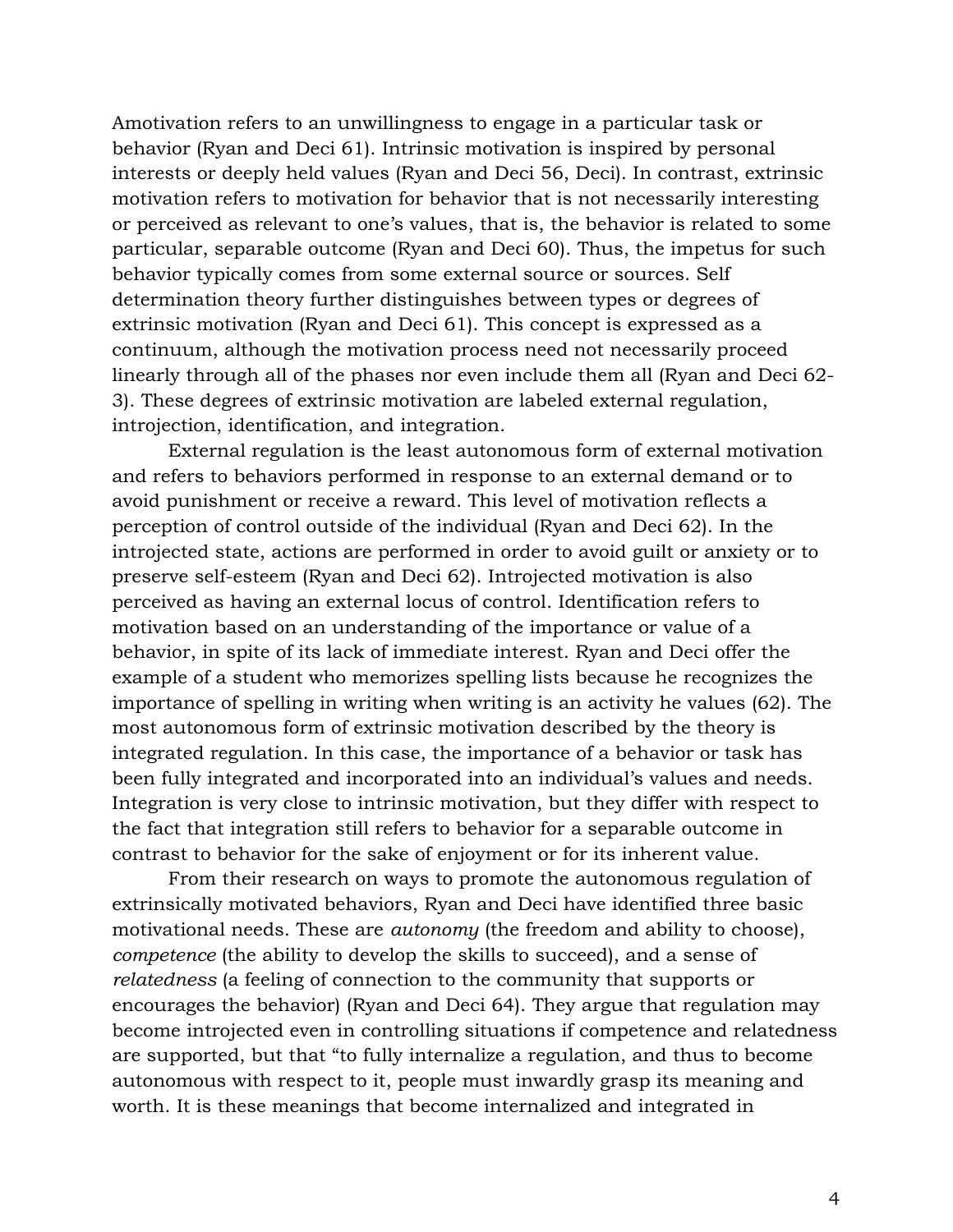environments that provide supports for the needs of competence, relatedness, and autonomy" (64). Thus, Deci emphasizes the importance of providing a meaningful rationale for extrinsically motivated behaviors.

The concepts of ability beliefs in expectancy value theory and competence in self determination theory, while not identical, can be viewed as similar ideas from slightly different perspectives. Expectancy value theory says that one's beliefs about one's competence and ability to succeed influence the perceived value of a behavior or activity, while self determination theory posits that competence is a necessary component for identification--extrinsic motivation which is, to some extent, self-determined and autonomous. Expectancy value theory predicts greater effort and persistence in those with greater competency beliefs.

## Factors Affecting Motivation

It is the recurring experiences of positive events emanating from the intrinsic rewards of teaching that help maintain teachers' motivation.

What Makes Teachers Tick?

We have considered some of the research on the motivation to choose a teaching career and enter a teacher education program. But what about those who are currently practicing the profession? What are the factors involved in the decision to remain teaching or to change to another career?

A study conducted in the Netherlands surveyed 1214 secondary teachers with the aim of detecting and categorizing teacher identity profiles (Canrinusa, Helms-Lorenz and Beijaard). The study identified three distinct identity profiles (599). The study authors referred to these identity profiles as 1) unsatisfied and demotivated, 2) motivated and affectively committed, and 3) doubting competence (599-600). What is interesting for our discussion is that those in the first category, the unsatisfied and demotivated identity profile, had the greatest change in their level of motivation for teaching from when they began and showed a strong negative score in this area. In contrast, those in the second group, the motivated and affectively committed identity profile, showed a positive change in their motivation to teach as compared to when they first began in the profession, although this positive change was about half as great in degree as the negative change in the first group. The third group, those with the doubting competence identity profile, showed only a slight negative change in motivation.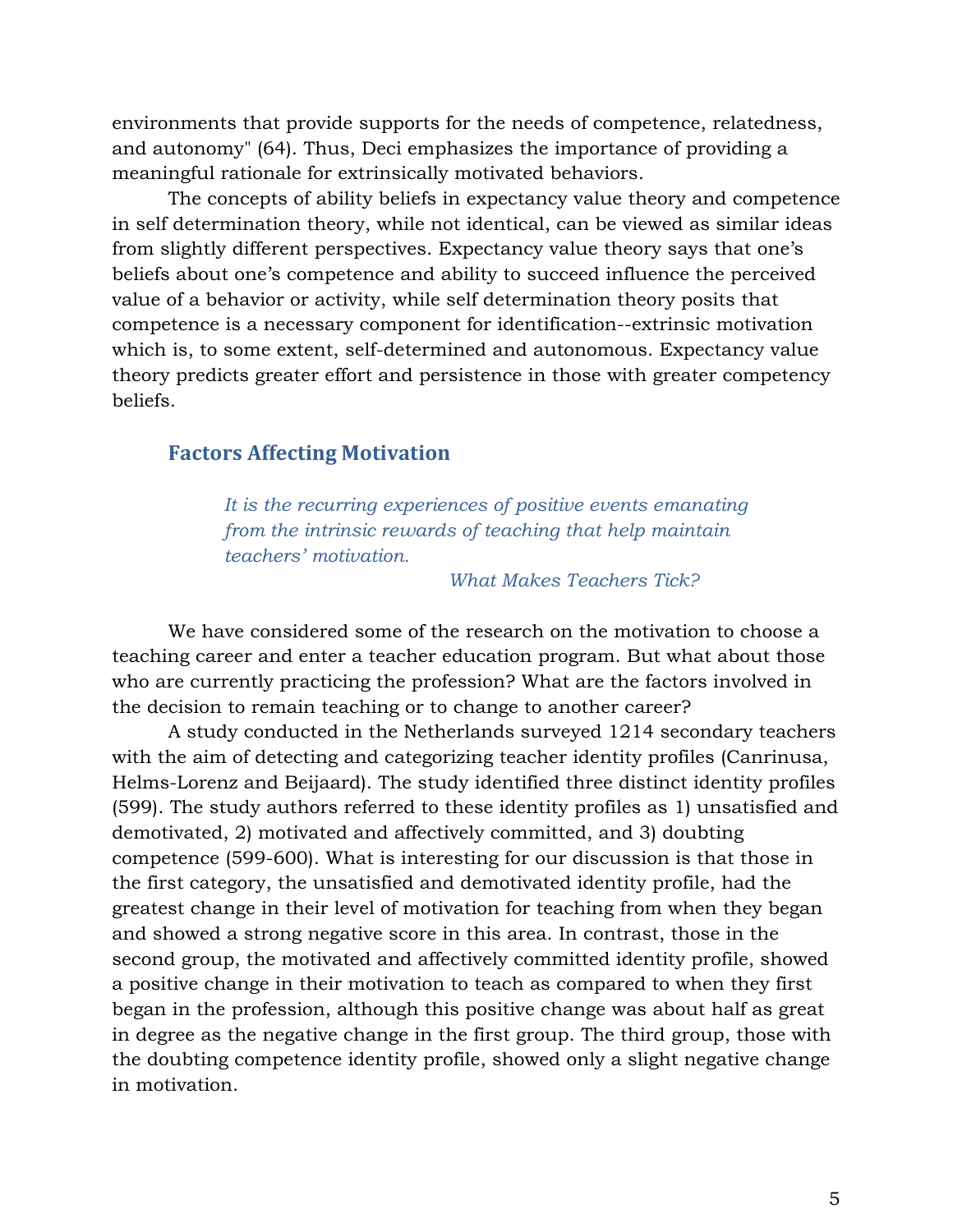While the study did not explore the reasons for the changes in motivation exhibited by the first and second groups, it is sobering to note that almost 20% of those surveyed were categorized as having the unsatisfied and demotivated identity profile (605). Also notable is the fact that the four highest ranking reasons for becoming a teacher for all three profiles were

- Working with children/adolescents
- Love for subject matter
- Transfer of knowledge and skills
- Intrinsic career value (interest in teaching and long-term desire to become a teacher) (602)

The ranking order of these reasons was not identical for each profile, but was similar. This supports the findings reported earlier in this paper that people tend to choose teaching as a career for primarily altruistic and intrinsic reasons.

Interesting to note is that the profiles identified in this study were not associated with the number of years of teaching experience (604); however, there was a strong relationship between the type of appointment and the identity profile (603). Those with the motivated and affectively committed profile were much more likely to have permanent appointments than those in the other two profiles, while those in both the demotivated and motivated categories had larger contracts than those in the competence doubting category. It is impossible to tell whether there is a causal relationship between these characteristics, but it is interesting nonetheless.

A survey of 749 new primary school teachers in Ireland examined the relative effect of positive and negative experiences on teacher motivation (Morgan, Ludlow and Kitching). Their research revealed an interesting finding. In their words, results of the survey "strongly suggest the absence of positive experiences undermines commitment and efficacy rather than the occurrence of negative events" [italics in the original] (1). Also significant was the indication that the frequency of events was more crucial than their intensity (10). They found that frequent, positively framed events that supported the intrinsic rewards which had inspired these teachers to enter the profession had a greater impact on motivation than less frequent negatively framed experiences of greater intensity (11).

Research conducted with primary and secondary school teachers in Manchester (U.K.) seems to support this notion (Brown, Ralph and Brember). Using an 'illuminative' approach, the authors conducted a series of focused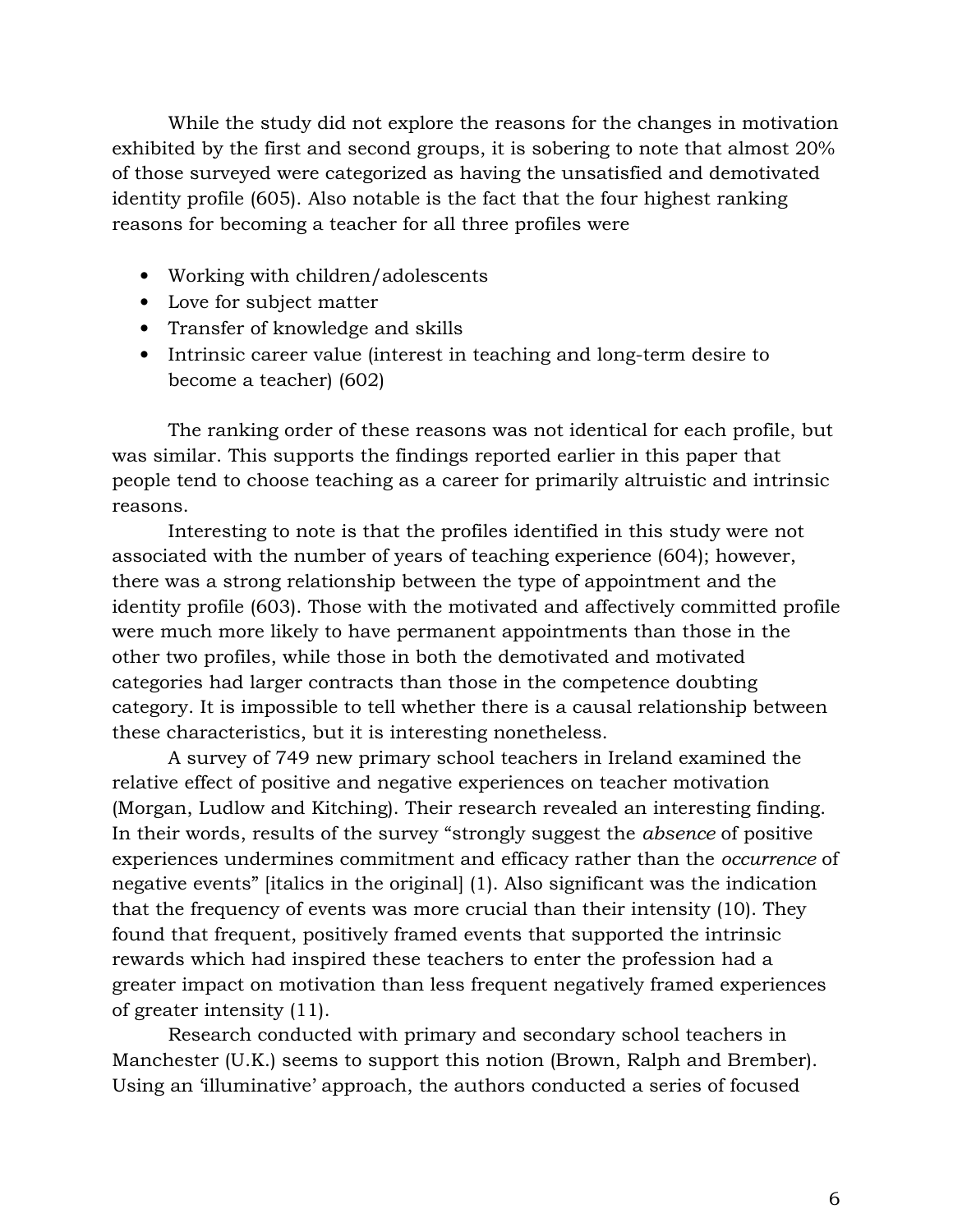interviews with teachers in order to describe some of the complexities involved in teacher stress (3-4). Again, the frequency of events was seen to be more influential than their intensity, although in this study it was the frequency of negatively framed events that was identified as a source of stress. "It would seem to be the insidious day-to-day classroom interactions as a source of stress with their cumulative effect and not the occasional intense sources of stress that teachers are most concerned about" (5). Pupil behavior was dealing with the personal problems of pupils were identified as stressors for these teachers—a common theme in the research on teacher motivation.

The teachers in the Manchester study also expressed frustration at the increasing workload and non-teaching demands on their time which have diminished their ability to do their job well. This combined with higher and higher expectations from the greater society has resulted in a situation in which these teachers find it difficult to cope (11).

Barmby's survey, referred to in the previous section about why teachers enter the profession, also asked an open-ended question about what extrinsic factors could have dissuaded the respondent from becoming a teacher. The two highest ranking responses were related to pupil behavior and workload, followed by the financial considerations of salary and cost of training (255). These factors were echoed in the responses to the question about whether the teachers were considering leaving the profession within the next ten years. Of the 246 teachers in the sample, 66 said they were considering leaving and 5 said they weren't sure (256). The top reason given was workload, followed by having a family, stress/exhaustion, and pupil behavior (256). However, some of these respondents indicated that they might consider a return to teaching later.

When asked to rate possible suggestions to persuade teachers to remain in the profession, Bramby's respondents rated support for pupil discipline and reducing the workload most highly, followed by better salary, reduction of class sizes, less administrative work for teachers, reduced teacher stress, and improving school facilities (257).

Researchers have also been working on an instrument called the Work Task Motivation Scale for Teachers (WTMST) (Fernet, Senecal, Guay, Marsh & Dowson). The authors propose that rather than evaluating teacher motivation in a global way with respect to teaching, more accurate and valuable information may be gathered by evaluating motivation with respect to particular work tasks associated with teaching (258-59). The study cited here was designed to test the validity of the WTMST.

The WTMST is based on Deci and Ryan's self determination theory (257). It is intended "to assess the constructs of intrinsic motivation, identified,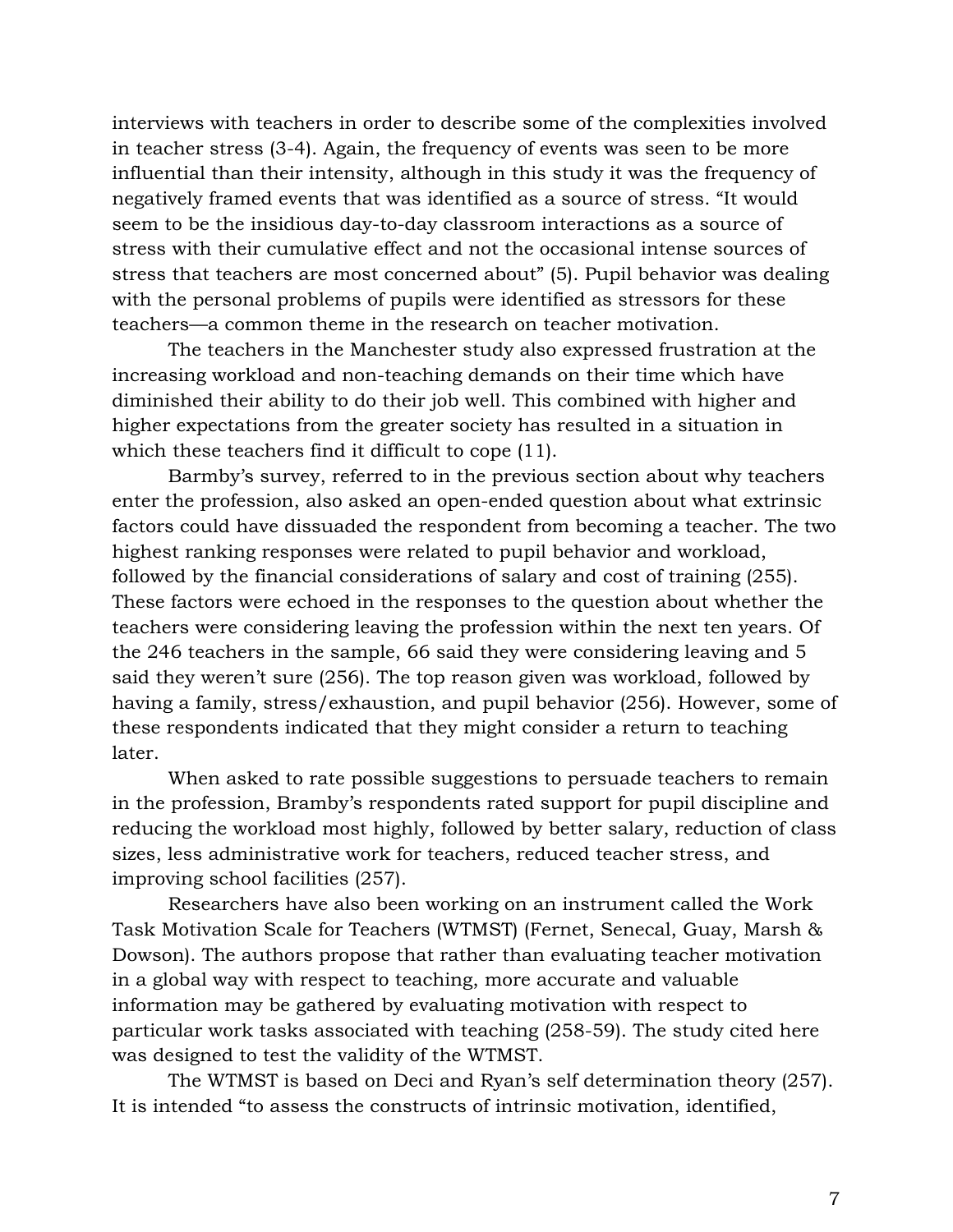introjected, and external regulations, and amotivation toward six work tasks (i.e., class preparation, teaching, evaluation of students, class management, administrative tasks, and complementary tasks)" (274). By "complementary tasks" the authors mean such tasks as tutoring, involvement in extracurricular activities, and other activities outside the classroom (259).

The authors of the WTMST instrument found that there was value in the multitask approach. In their words, "the assessment of motivation at the multitask level opens an important door to a deeper understanding of teachers' motivational processes. In fact, some teachers' motivational components do not seem to be limited to unifaceted and stable representations such as a global contextualized motivational orientation but rather represent important dynamic entities that may be operative and responsive to particular tasks" (275). This may have implications for the design of interventions in situations where teachers are struggling to stay motivated.

The next section will discuss the phenomenon of burnout, one manifestation of the lack of motivation, as it applies to the teaching profession.

#### **Burnout**

The effect of environmental demands is particularly detrimental to teachers' psychological well-being when they perceive that their self-determination and efficacy are threatened.

> Predicting Intraindividual Changes in Teacher Burnout

Burnout syndrome as described by Maslach and Jackson is a condition frequently seen in those who are in people-centered professions (99). It is a reaction to ongoing stress that is characterized by three dimensions: emotional exhaustion, depersonalization, and a feeling of a lack of personal accomplishment. Maslach and Jackson devised the Maslach Burnout Inventory in 1981 and it remains a standard tool for measuring burnout. As teaching is a people-centered profession, it is not uncommon for teachers to experience the characteristics of burnout.

Using an approach similar to their work with the WTMST, Fernet, Guay, and Senécal, along with Stéphanie Austin, have studied changes in burnout components over time. Their study, based on self determination theory, included 806 French-Canadian teachers in elementary and high schools. Just as their WTMST instrument seeks to enhance understanding of motivation by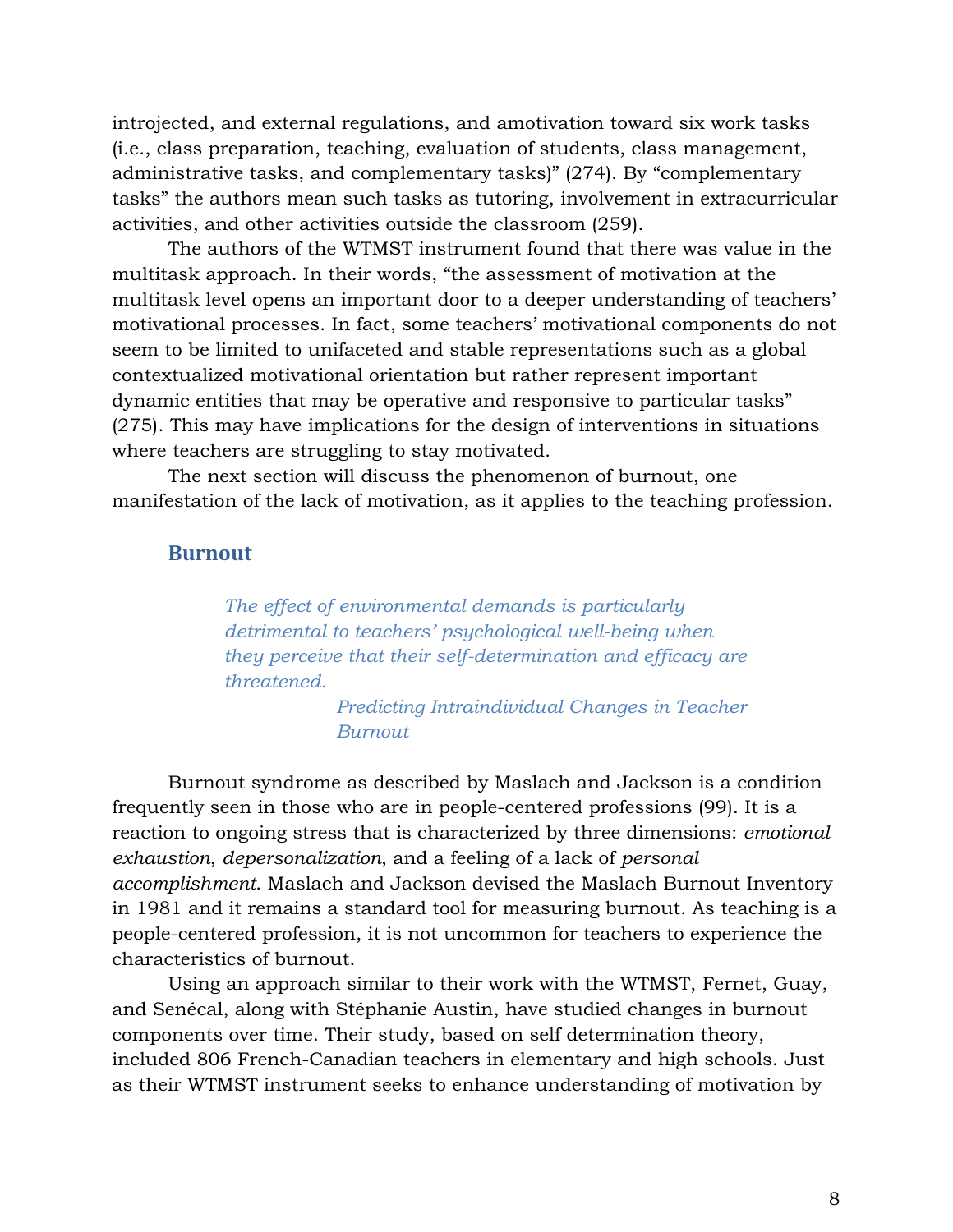breaking down global variables into tasks, this study focuses on intraindividual changes over time as well as on specific rather than global inferences about the work environment (515). In addition, they wanted to understand the dynamic nature of burnout in contrast to the view of burnout as an outcome of static predictors (515). The study focused on classroom overload (too much work and not enough time to complete it), pupil behavior, autonomy in the classroom, and the principal's leadership style (517) and considered the relationship between changes in intraindividual motivational factors as related to changes in burnout components over time (518). The assessments were done at two time points, at the beginning and the end of the school year.

While burnout has typically been studied in relation to factors in the school environment, these authors argue that intraindividual motivational factors mediate the relationship between perceived environmental factors and burnout (523). Keeping in mind their orientation toward self determination theory, here is an example provided in their paper:

> For instance, teachers who perceive that they have insufficient time to accomplish their work may feel exhausted, not only due to the demands of their job, but also, and more particularly, due to a lack of autonomous motivation. Similarly, teachers' perceptions of students' disruptive behavior may provoke burnout, because it erodes their sense of effectiveness. (516)

With regard to workload, this study showed that as the school year progressed, teachers who felt less able to accomplish their classroom tasks while feeling ever greater pressure to do so were more likely to feel exhaustion by the end of the year (522).

Although the authors admit that further research would be needed to delineate this mediation process more clearly, it seems a difficult proposition in light of the interdependent relationship between environmental factors and individual motivational factors. Also, a causal relationship cannot unequivocally be inferred by these relationships (523). Still, in light of the combination of the research on burnout as related to environmental factors and the research on autonomy, competence, and relatedness in motivational studies, it seems worthwhile to consider how changes in leadership approaches, school climate and culture, and overall workload issues might affect the incidence of teacher burnout and its consequences.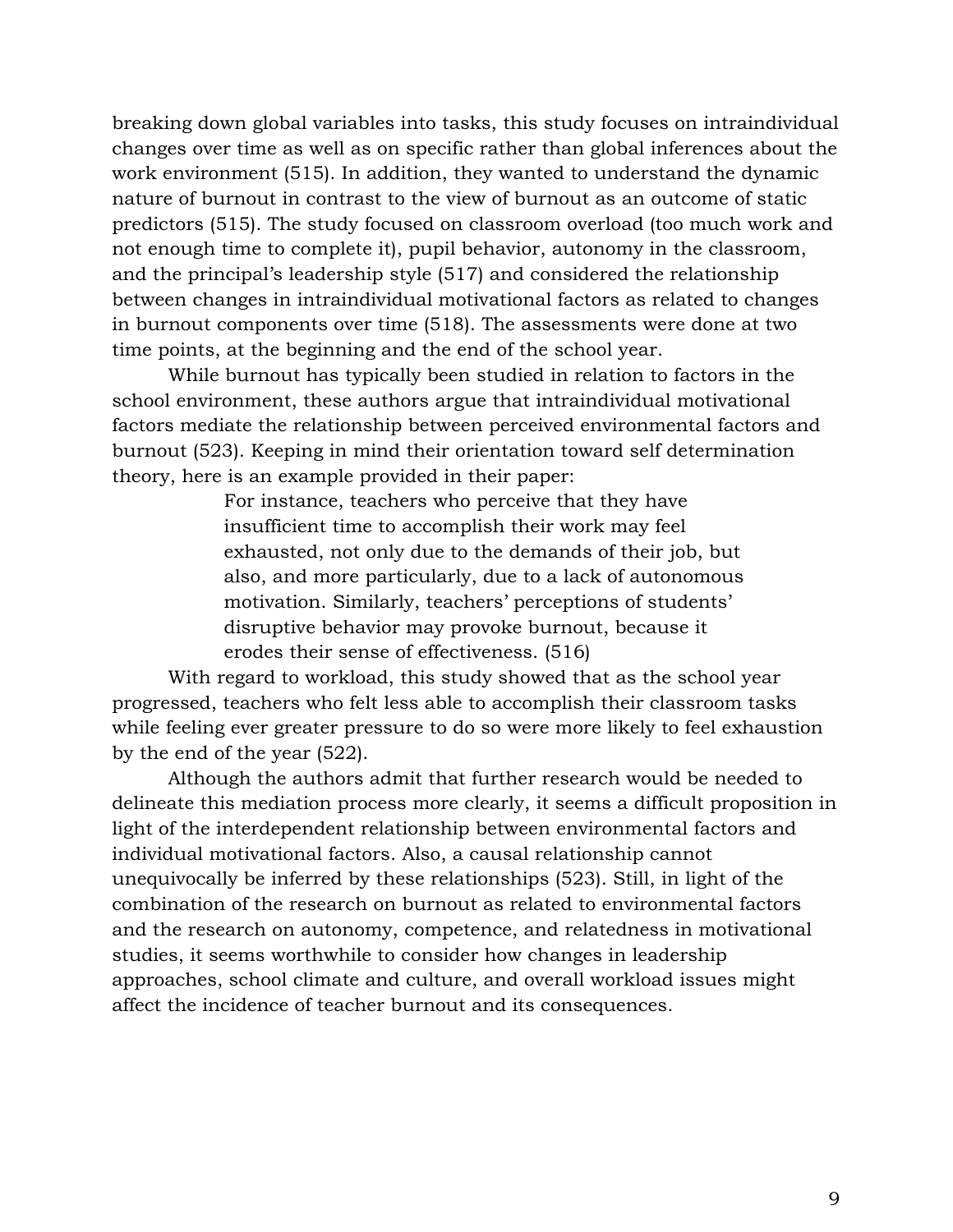## The Role of Institutional Leadership

When bosses are more autonomy supportive, their subordinates perform better at the job. They also are better adjusted in the workplace, which has important implications in terms of absenteeism, turnover, and so forth.<sup>2</sup>

> Edward Deci Ted-x Flour City

In recent years, the literature on leadership (mostly concerned with business environments) has distinguished between two major leadership styles: transactional and transformational (Bass). These terms are sometimes used in the research literature on educational leadership as well (see Eyal and Roth, for example). The descriptive elements of the transformational style share similarities with the autonomy supported environments described by researchers of self determination theory, so this use is understandable.

The transactional style of leadership is a top-down approach that relies on rewards and punishments, or sanctions, to ensure compliance. As Bass says, this type of leadership caters to both the leader's and the employees' selfinterest (9, 11). Transactional leadership results in what self determination theory calls controlled motivation (Ryan and Deci, Deci). Controlled motivation is extrinsic motivation. Extrinsic motivation assumes and may sometimes be productive in situations that are not intrinsically motivating. However, research suggests that such a style of controlled motivation may actually undermine intrinsic motivation, reconfiguring what was once an inherently enjoyable activity such that it becomes an activity oriented toward external rewards (see Lepper's early work with children, for example). Might this have something to do with the reason that so many teachers who begin their careers with intrinsic/altruistic motivations become disillusioned and ultimately leave teaching? Could transactional leadership styles in educational settings contribute to disengagement from those early ideals? When motivation becomes extrinsic, rewards become more salient. Teachers leaving the profession often mention salary, for example, even though they typically know what to expect as a salary when they choose a teaching career. This is an area that could benefit from focused research.

 $\overline{a}$ 2

YouTube.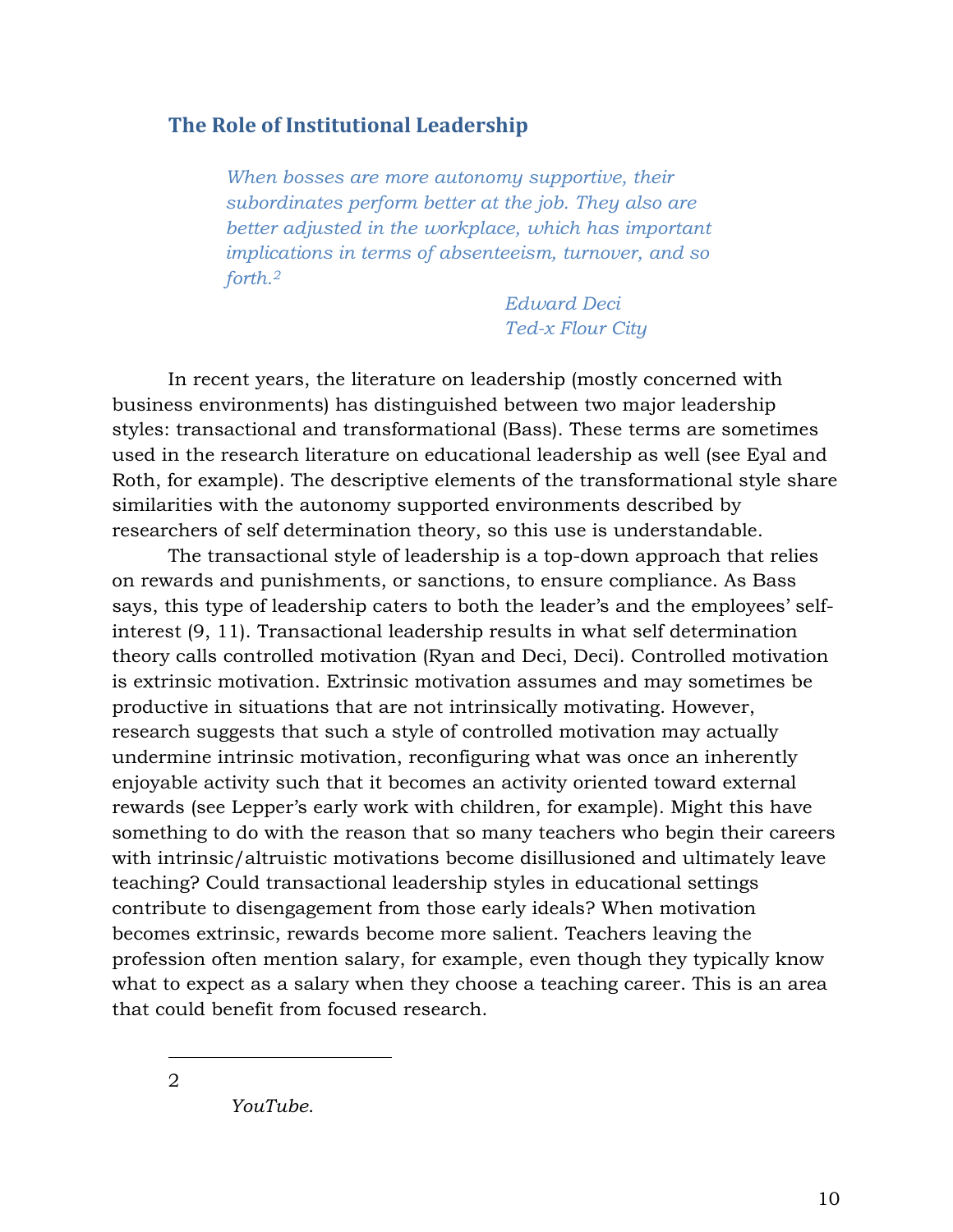In contrast, the transformational leadership style relies more on inspiration, intellectual stimulation and individualized consideration (Bass 11). The term charisma was used in early research to describe the transformational leader, but this has been updated to idealized influence or inspirational leadership (Bass, 11). Keeping in mind that these terms come from the world of business, their use may not be entirely appropriate in educational settings in this author's view. Autonomy supportive environments do not require the dramatic leadership capabilities that these descriptive terms imply; ordinary people in many different roles in schools--teachers, staff, administrators, and students--can contribute productively to creating a school culture that supports autonomy. However, researchers in the self determination theory arena have demonstrated the relationship between the transformational leadership style and support of the basic needs for autonomy, competence, and relatedness in the workplace and this is relevant to our discussion of leadership roles (Hetland, Hetland and Andreassen).

Looking again at the research on work-related stress in British teachers, "school management and administration were reported as a major stressor by virtually every teacher in our sample" (Brown, Ralph and Brember, 7). The authors continue:

> They cited instances of the poor levels of communication and distance in perception between senior management teams and ordinary members of staff. Lack of support and resources, physical, technical and moral, was mentioned, and it would appear that hierarchical models of management are still very much a feature of life in many of the schools sampled, with little or no opportunity for many staff to contribute to decision making at any meaningful level. (7)

According to self determination theory, this could not be considered an autonomy supportive environment. The teachers feel they have little if any input into decisions affecting their work. Likewise, the need for competence identified by the theory is being thwarted by a lack of support. In this study, teachers reported difficult relations with colleagues, suggesting that their needs for relatedness were also going unmet in this environment (5).

So, what does it mean in daily practice to foster autonomy supportive environments that encourage relatedness and enhance competence? In an earlier paper by this author ("Motivation in Education"), an example is given from the book Born to Rise by Deborah Kinney. In Born to Rise, Kinney recounts her experience in creating the Harlem Village Academies. Motivated by a sincere desire to create a supportive learning environment for learners,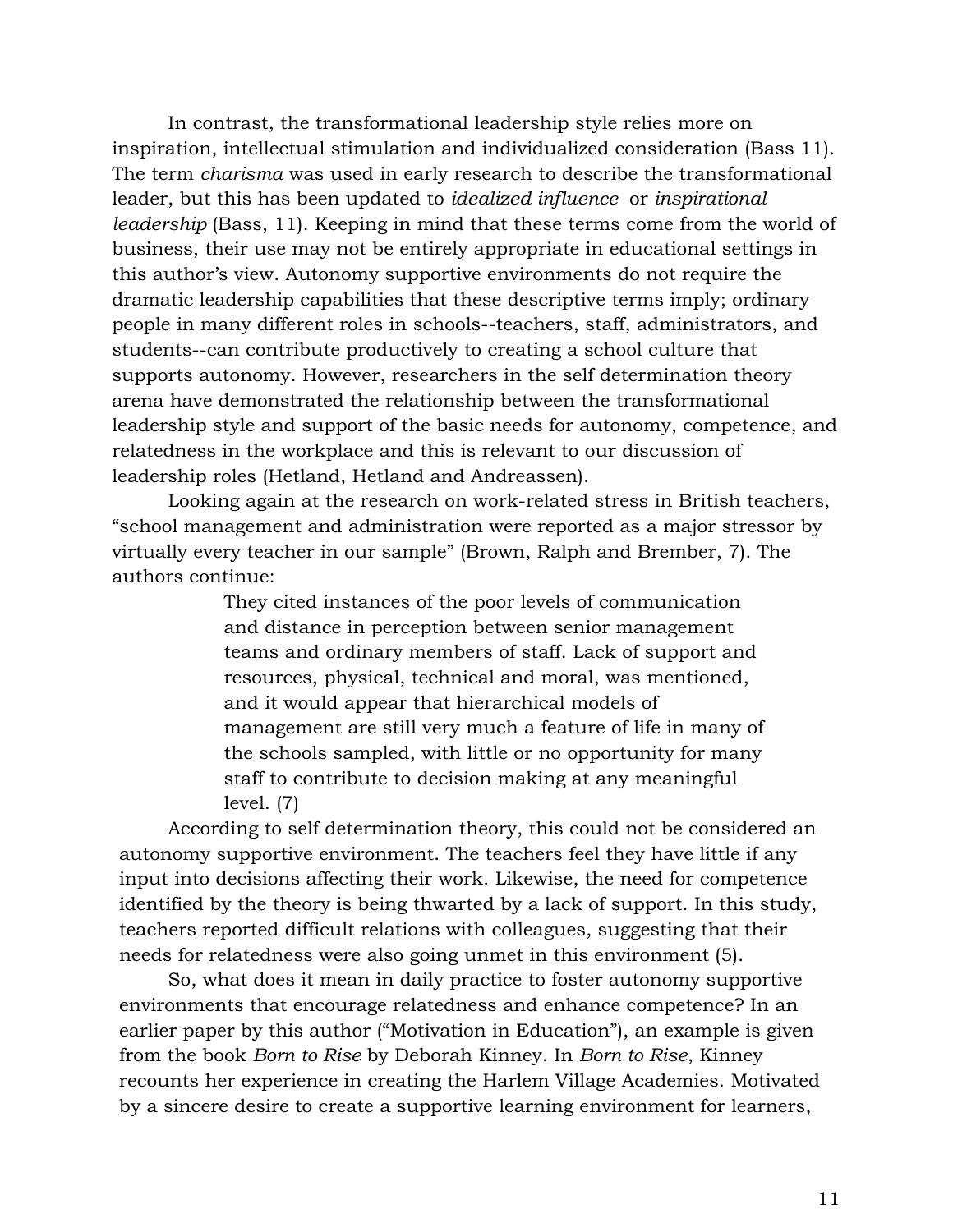Kinney admits to her early reluctance to share leadership with the teachers (198-212). This reluctance prevented the teachers from engaging fully with the vision of the school and exercising autonomy. The affected the school culture as a whole. "When Kinney began to share leadership of the schools with the teachers, the school culture began to change and thrive; teachers took a more active role in designing the learning environment and found innovative ways to support one another in developing competence in the classroom" (Stirling).

Sharing leadership does not mean abdicating responsibility for one's leadership role. One important role of a leader is to provide an appropriate structure to support autonomy and growth (Dzubay 13-14). And autonomy does not mean isolated independence. Autonomy means genuinely having a voice in the interdependent culture of teaching and learning which exists in the school setting. Autonomy supportive leadership requires excellent listening skills, a willingness to try new ideas, and a responsibility to provide useful, non-threatening feedback in an environment built on trust. Just as may be within the classroom, the transactional approach may be easier in the short run, but the investment of time and care spent in creating a culture of mutual support and regard will pay long-term dividends in increased well being and enthusiasm.

Complementary to fostering autonomy supportive environments, Blase and Blase's research highlights some features of effective staff development opportunities that can be seen as autonomy supportive.

> We found that the hallmark of effective staff development is a philosophy of and support for lifelong learning about teaching and learning. We also discovered that staff development, as a key aspect of effective instructional leadership, is consistently centered on six elements: the study of teaching and learning, collaboration, coaching, action research, resources, and adult development. (3)

Their study also points to the effectiveness of staff development that addresses emergent needs, is meaningful, includes teacher input in the content and design, in which the leadership actively participates, and attendance at which is optional (3).

An excellent resource with practical, research-based ideas for supporting autonomy, competence, and relatedness is Dzubay's Understanding Motivation and Supporting Teacher Renewal, referenced above.

Based on their research, Eyal and Roth submit that by providing an autonomy supportive environments, school leaders can promote greater engagement and resilience in teachers (268). There will be more discussion about motivational resilience in the next section.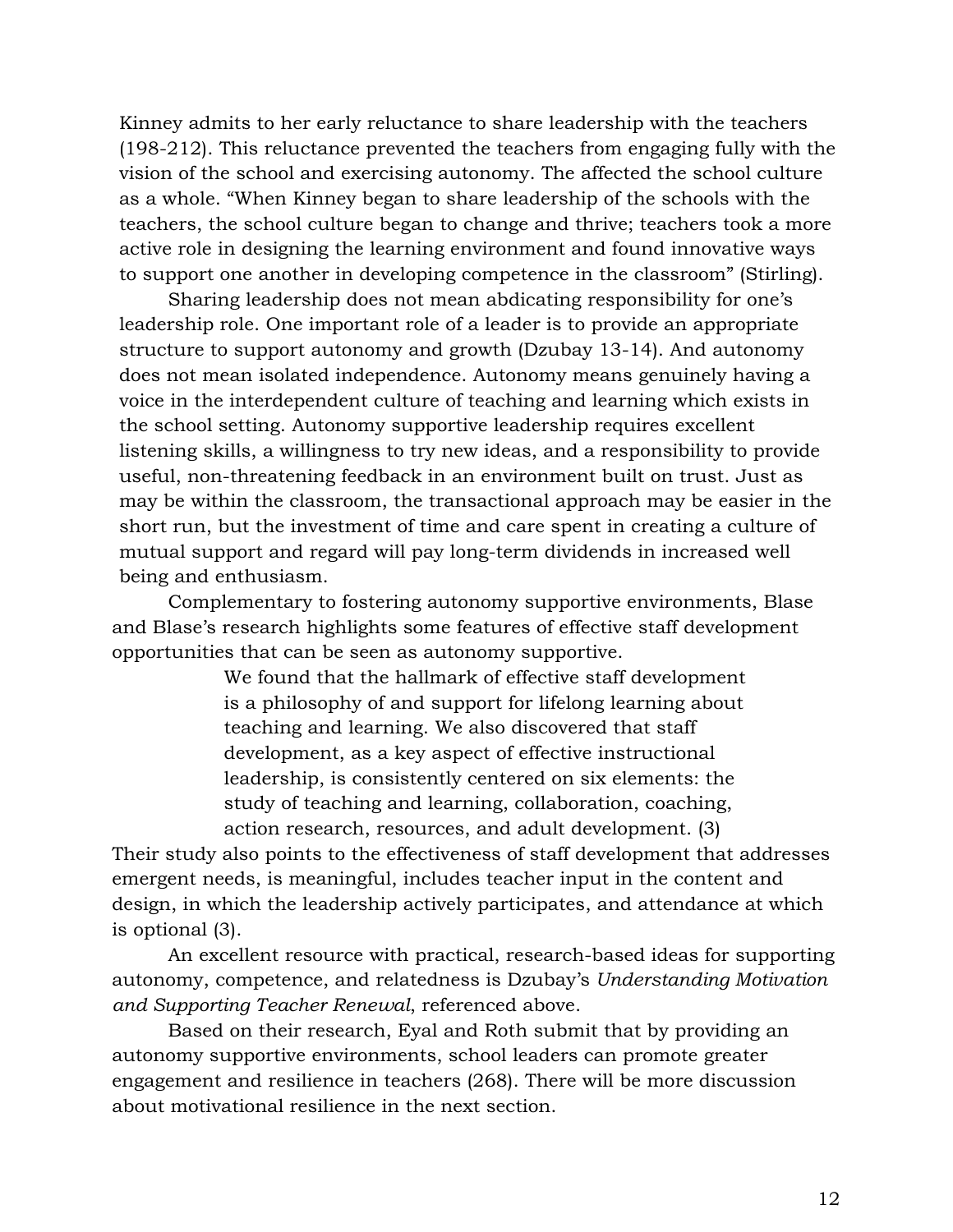# Motivational Resilience

## This above all: to thine own self be true. William Shakespeare, Hamlet

So, how does a teacher cultivate motivational resilience? As much as possible, engage in autonomy supportive behaviors for oneself. Develop competence, yes, but competence alone will not get you through the rough spots (Moe, Pazzaglia and Ronconi 1150). Research has shown that competence must be combined with a positive affect in order to promote job satisfaction.

If the work environment is not autonomy supportive, discover whether there are ways you can positively influence that environment. Express autonomy support for oneself and others, including coworkers and students. Develop healthy relationships to foster relatedness within the school community. Share research findings about autonomy support with colleagues and school leaders. Suggest related topics for professional development inservice activities.

Here are some other research based aspects of well being to consider:

#### Authenticity

Richard Ryan and his associates have explored a concept that is similar to autonomy, that of authenticity (Ryan, LaGuardia and Rawsthorne). "Authentic aspects of personality . . . are fully self-endorsed, volitionally enacted, and personally meaningful" (433). In their studies, increases in authenticity were associated with better mental health and lower perceived stress (444). Strive for authenticity.

#### Vitality

Ryan and Deci have conducted research that suggests the support of the basic psychological needs identified by self determination theory also supports vitality (From Ego Depletion to Vitality). Not only is this important in work settings, but also in other aspects of life. "The pursuit of meaningful activities, especially those associated with intrinsic goals, maintains or enhances vitality. These activities do not simply relax the self-regulatory muscle; rather, they can satisfy psychological needs and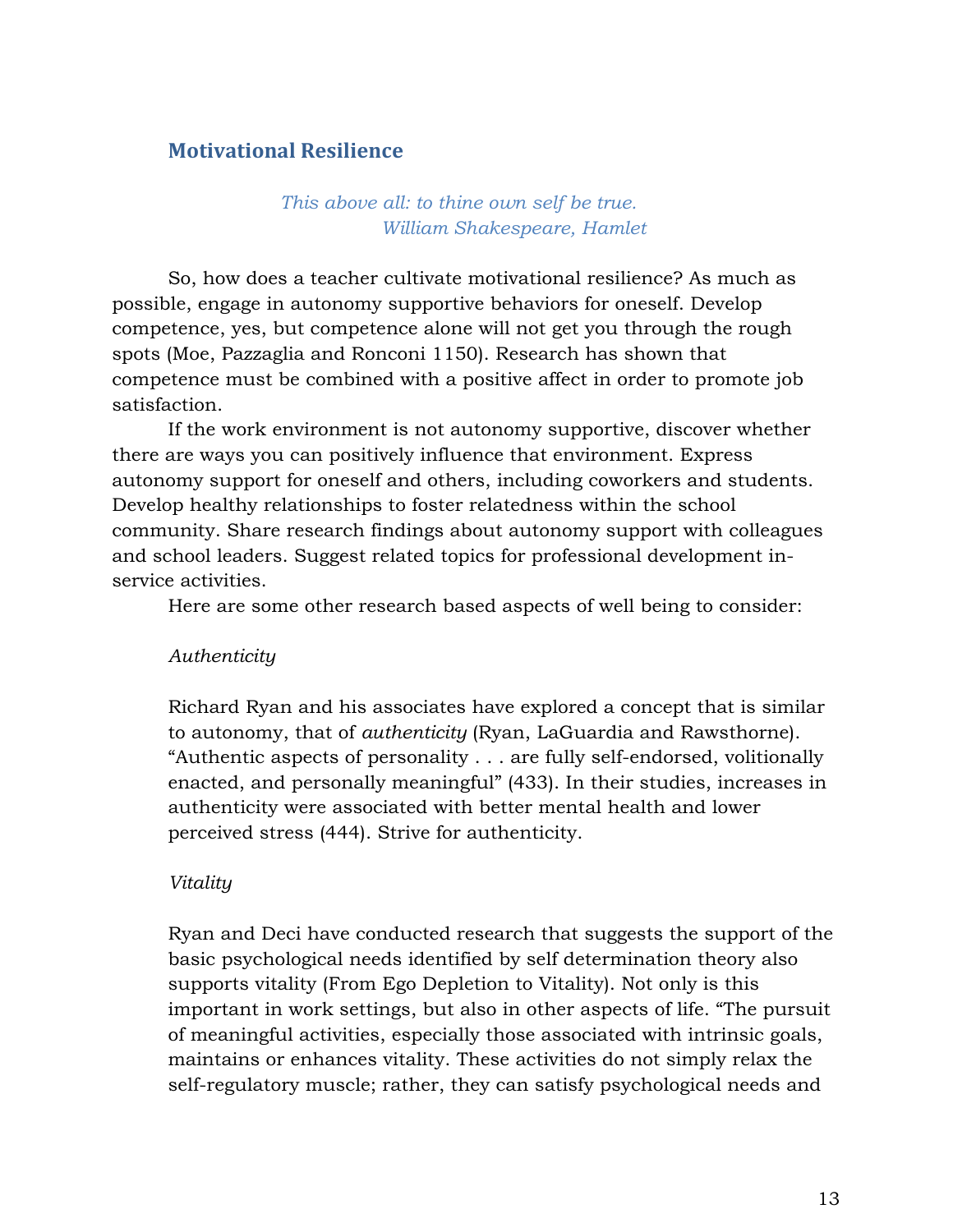thus rekindle the energies lost from the more depleting conditions that are so pervasive in many people's daily lives (713).

### Nature

Richard Ryan and his colleagues have also conducted studies that reveal the positive effects of spending time in natural settings (Vitalizing Effects of Being Outdoors and In Nature). Even images of nature can have a vitalizing effect (163). If you have control over even a portion of your work environment, this vitalizing effect may be something to keep in mind. Also, these studies reveal that spending even twenty minutes per day outdoors, preferably in a natural environment or one with natural elements, can increase vitality. One's home space may also enhance vitality with the addition of natural elements.

# Summary and Conclusions

Teachers are faced with great expectations. They typically enter the field for altruistic and intrinsic reasons, motivated by a desire to work with young people and to change the world for the better. But the realities of many school environments tend to undermine these intrinsic motivations while basic psychological needs go unmet. It is no wonder that many countries are facing teacher shortages and the idealistic teachers of yesterday often become the disillusioned career changers of today.

But there is plenty of research that demonstrates ways to change this situation for the better. We can make school environments more autonomy supportive for teachers as well as for students. We can include teachers in the conversation about how to improve not only outcomes but also well being and vitality at school. We can create an educational culture that values experimentation, genuine collaboration, relevant professional development, and authenticity. The results of such an approach can benefit not only teachers but also students today, and can affect lasting change in the greater society of tomorrow.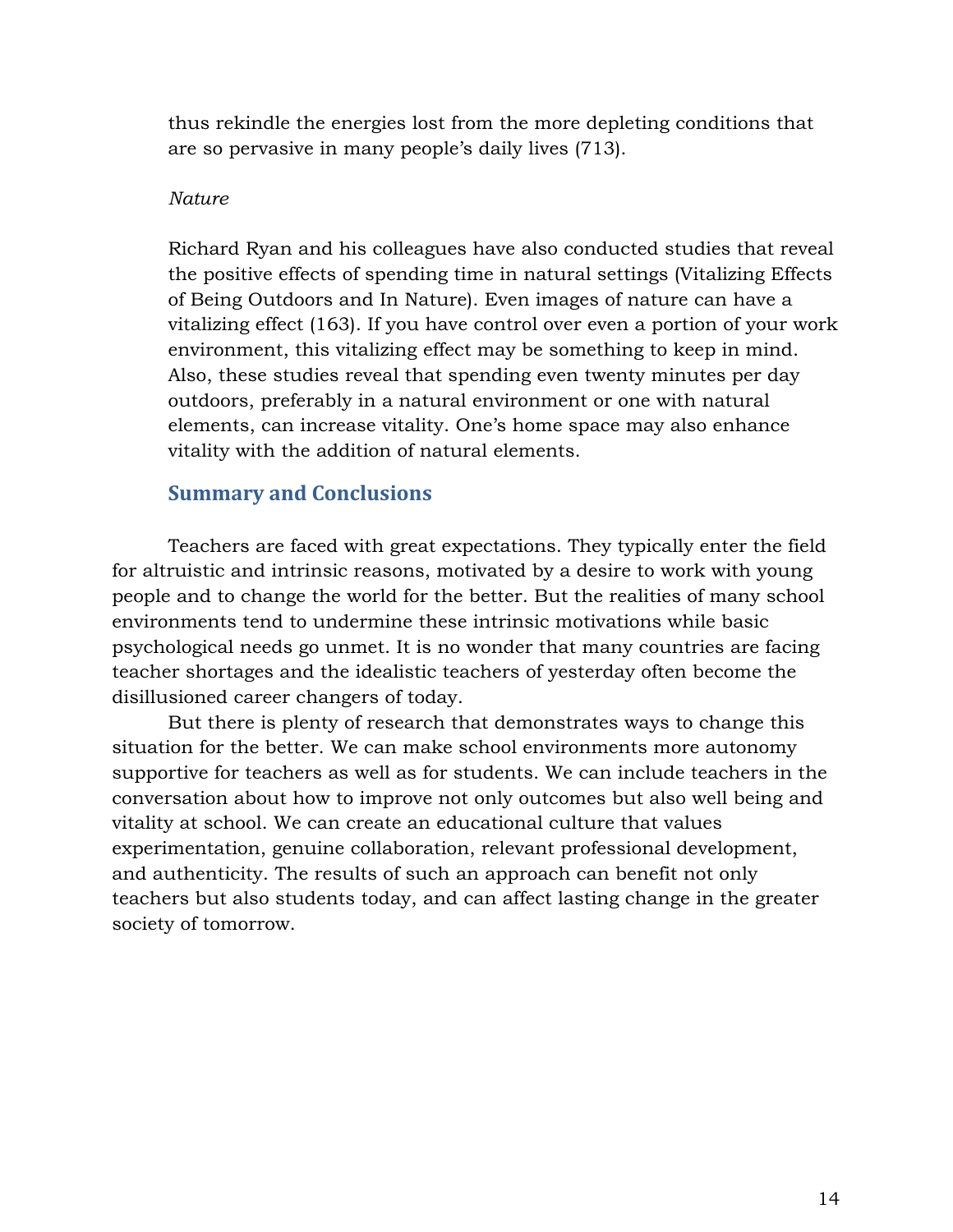# Works Cited

- Bandura, Albert. "Social Cognitive Theory of Self-Regulation." Organizational Behavior and Human Decision Processes 50 (1991): 248-87.
- Barmby, P. W. "Improving Teacher Recruitment and Retention: The Importance of Workload and Pupil Behaviour." Educational Research 48.3 (2006): 247-65.
- Bass, Bernard M. "Two Decades of Research and Development in Transformational Leadership." European Journal of Work and Organizational Psychology 8.1 (1999): 9-32.
- Blase, Jo and Joseph Blase. "Inquiry and Collaboration: Supporting the Lifelong Study of Learning and Teaching." n.d. <iejll.synergiesprairies.ca>.
- Brown, Marie, Sue Ralph and Ivy Brember. "Change-Linked Work-Related Stress in British Teachers." Research in Education (2002): 1-12.
- Canrinusa, Esther T., et al. "Profiling Teachers' Sense of Professional Identity." Educational Studies 37.5 (2011): 593-608.
- Deci, Edward. "Promoting Motivation, Health, and Excellence: Ed Deci at TEDx." YouTube, 13 August 2012.
- Dzubay, Dawn. Understanding Motivation and Supporting Teacher Renewal. Portland, OR: Northwest Regional Educational Lab, 2001.
- Eyal, Ori and Guy Roth. "Principals' Leadership and Teachers' Motivation: Self-Determination Theory Analysis." Journal of Educational Administration 49.3 (2011): 256-75.
- Fernet, Claude, et al. "Predicting Intraindividual Changes in Teacher Burnout: The role of Perceived School Environment and Motivational Factors." Teaching and Teacher Education 28 (2012): 514-25.
- —. "The Work Tasks Motivation Scale for Teachers (WTMST)." Journal of Career Assessment 16 (2008): 256-279.
- Hargreaves, Andy and Leslie N.K. Ko. "The Paradoxical Profession: Teaching at the Turn of the Century." Prospects (2000).
- Hetland, H., et al. "Leadership and Fulfillment of the Three Basic Psychological Needs at Work." Career Development International 16.5 (2011): 507-523.
- Kassabgy, O., D. Boraie and R. Schmidt. "Values, Rewards, and Job Satisfaction in ESL/EFL." Motivation and Second Language Acquisition. Ed. Z. and R. Schmidt Dornyei. Honolulu: University of Hawai'i, Second Language Teaching and Curriculum Center, 2001. 213-237.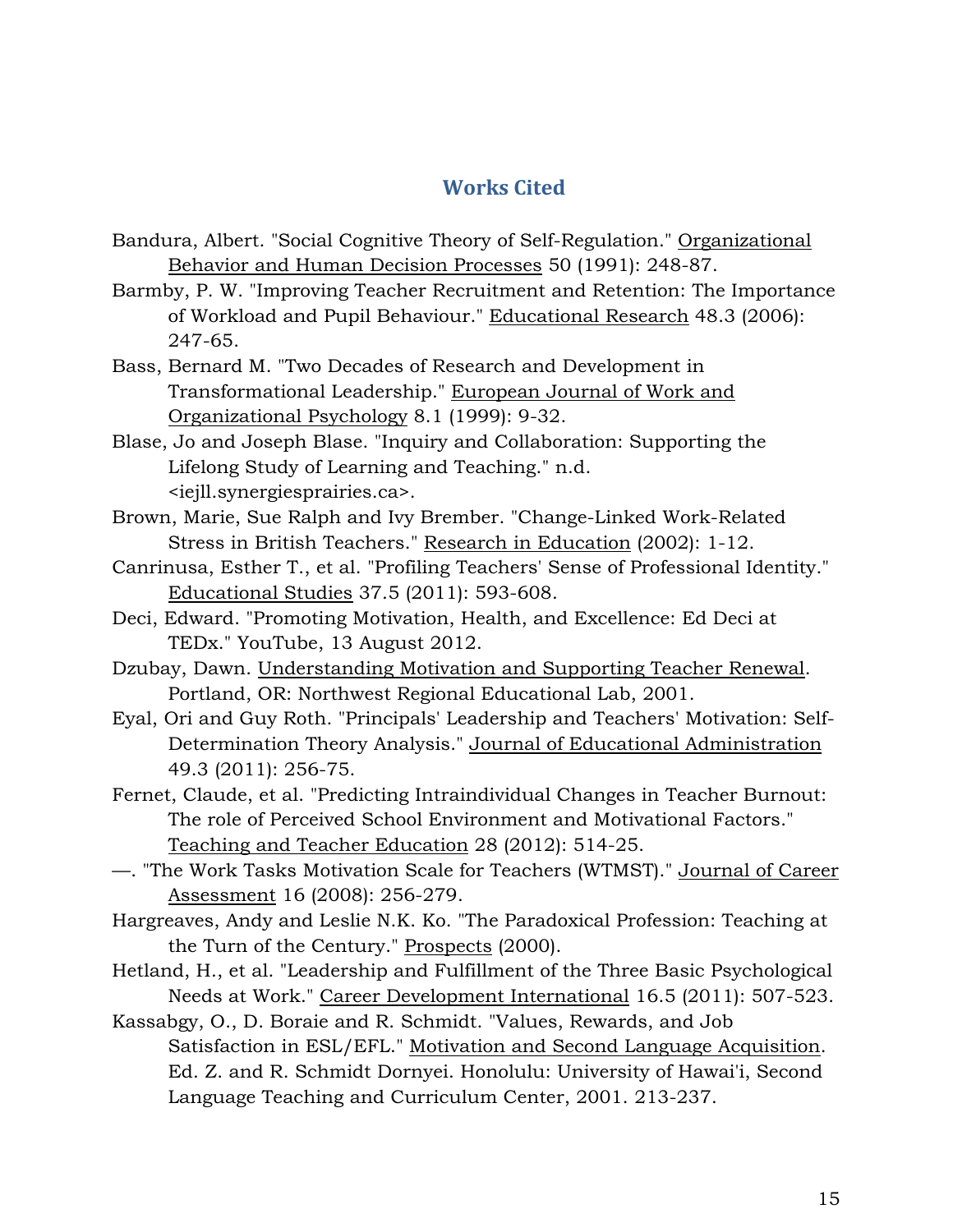Kinney, Deborah. Born to Rise. New York: Harper, 2012.

- Lepper, Mark R., David Greene and Richard E. Nisbett. "Undermining Children's Intrinsic Interest With External Reward: A Test of the "Underming Hypothesis"." Journal of Personality and Social Psychology (1973): 129-147.
- Maslach, Christina and Susan E. Jackson. "The Measurement of Experienced Burnout." Journal of Occupational Behaviour 2 (1981): 99-113.
- Moë, Angelica, Francesca Pazzaglia and Lucia Ronconi. "When Being Able is Not Enough. The Combined Value of Positive Affect and Self-Efficacy for Job Satisfaction in Teaching." Teaching and Teacher Education (2010): 1145-1153.
- Morgana, Mark, et al. "What Makes Teachers Tick? Sustaining Events in New Teachers' Lives." British Educational Research Journal (2009): 1-18.
- Richardson, Paul W. and Helen M. G. Watt. "Who Chooses Teaching and Why? Profiling Characteristics and Motivations Across Three Australian Universities." Asia-Pacific Journal of Teacher Education 34.1 (2006): 27- 56.
- Ryan, Richard M. and Edward L. Deci. "From Ego Depletion to Vitality: Theory and Findings Concerning the Facilitation of Energy Available to the Self." Social and Personality Psychology Compass (2008): 702-717.
- —. "Intrinsic and Extrinsic Motivations: Classic Definitions and New Directions." Contemporary Educational Psychology 25 (2000): 54-67.
- Ryan, Richard M., et al. "Vitalizing Effects of Being Outdoors and In Nature." Journal of Environmental Psychology (2010): 159-168.
- Ryan, Richard M., Jennifer G. LaGuardia and Laird J. Rawsthorne. "Self-Complexity and the Authenticity of Self-Aspects: Effects on Well Being and Resilience to Stressful Events." North American Journal of Psychology 7.3 (2005): 431-448.
- Sinclair, Catherine, Martin Dowson and Dennis M. McInerney. "Motivations to Teach: Psychometric Perspectives Across the First Semester of Teacher Education." Teachers College Record 108.6 (2006): 1132-1154.
- Stirling, Diana. "Motivation in Education." Aichi Universities English Education Research Journal 29 (2013): 51-72.
- Wigfield, Allan and Jacquelynne S. Eccles. "Expectancy-Value Theory of Achievement Motivation." Contemporary Educational Psychology 25 (2000): 68-81.
- —. "The Development of Achievement Task Values: A Theoretical Analysis." Developmental Review 12.3 (1992): 265-310.
- Wigfield, Allan, Stephen Tonks and Jacquelynne S. Eccles. "Expectancy Value Theory In Cross-Cultural Perspective." Big Theories Revisited. Ed.